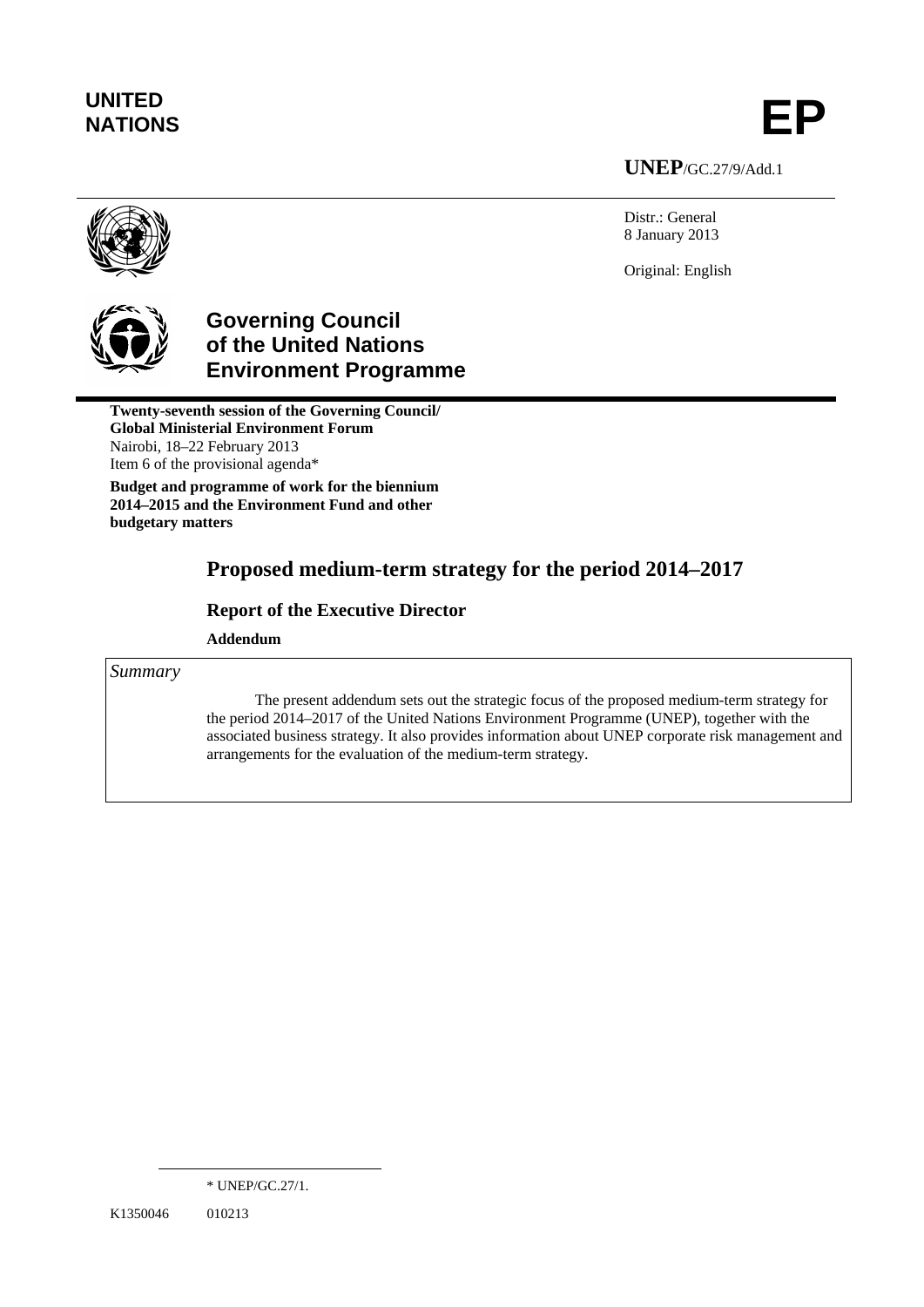## **I. Strategic focus for 2014–2017**

1. The vision of the United Nations Environment Programme (UNEP) for 2014–2017 continues the vision of the current medium-term strategy, for 2010-2013, and is derived from its mandate to be the leading global environmental authority that sets the global environmental agenda, that promotes the coherent implementation of the environmental dimension of sustainable development within the United Nations system and that serves as an authoritative advocate for the global environment.<sup>1</sup>

2. The vision statement comprises four interrelated areas, supporting partners and countries alike:

(a) Keeping the world environmental situation under review;

(b) Providing policy advice and early warning information, based on sound science and assessments;

(c) Catalysing and promoting international cooperation and action, including strengthening technical support and capacity in line with country needs and priorities;

(d) Facilitating the development, implementation and evolution of laws, norms and standards and developing coherent interlinkages among multilateral environmental agreements.

3. UNEP recognizes the intrinsic value of the environment in serving economic and social needs and the importance of enabling natural processes to proceed in a way that can sustain these needs. It also recognizes that ecosystem health underpins human well-being, and thus poverty eradication, and that the future of humanity is inextricably linked to the planet's life support systems, through the provision of environmental goods and services. These factors underpin the vision of UNEP and are explicitly recognized in its goals for the medium-term strategy.

4. Whereas the vision statement defines the long-term ambition of UNEP, the medium-term strategy has a goal statement that expresses the focus of UNEP for a specific period, 2014–2017. For this period, the key goal pursued by UNEP is to catalyse a transition towards low carbon, resource efficient and equitable development based on the protection and sustainable use of ecosystem services, coherent environmental governance and the reduction of environmental risks for the well-being of current and future generations and the attainment of global environmental goals in order to contribute to sustainable development.

5. UNEP will achieve this goal by providing active and focused services to relevant United Nations agencies, Governments and other stakeholders in their efforts to achieve and track global environmental goals and explore the environmental dimension of existing and future sustainable development and environment goals. UNEP will do still more to ensure that environmental sustainability contributes to the goals of the other two pillars of sustainable development (social and economic).

6. In determining the focus of UNEP efforts for the next medium-term strategy, the foresight process and the fifth report in the Global Environment Outlook process (GEO-5) identified the global challenges that are likely to be witnessed during the strategy period 2014–2017. These priorities were validated against the priorities of regions. In addition, UNEP reviewed the demands for its services against the following principles:

(a) Need for UNEP to stay relevant in the face of emerging issues and regional and country priorities;

(b) Potential of UNEP to catalyse significant change based on its own comparative strength and on what UNEP can leverage based on the strengths of potential partners;

(c) Need for UNEP to capitalize on results already emerging with the aim of leveraging even greater impact.

7. Given these principles, over the next medium-term strategy period UNEP will place its focus on the following areas, referred to for operational purposes as its subprogrammes:

- (a) Climate change;
- (b) Disasters and conflicts;
- (c) Ecosystem management;

 $\frac{1}{1}$  $<sup>1</sup>$  Nairobi Declaration on the Role and Mandate of the United Nations Environment Programme, Governing</sup> Council decision 19/1, annex, para. 2.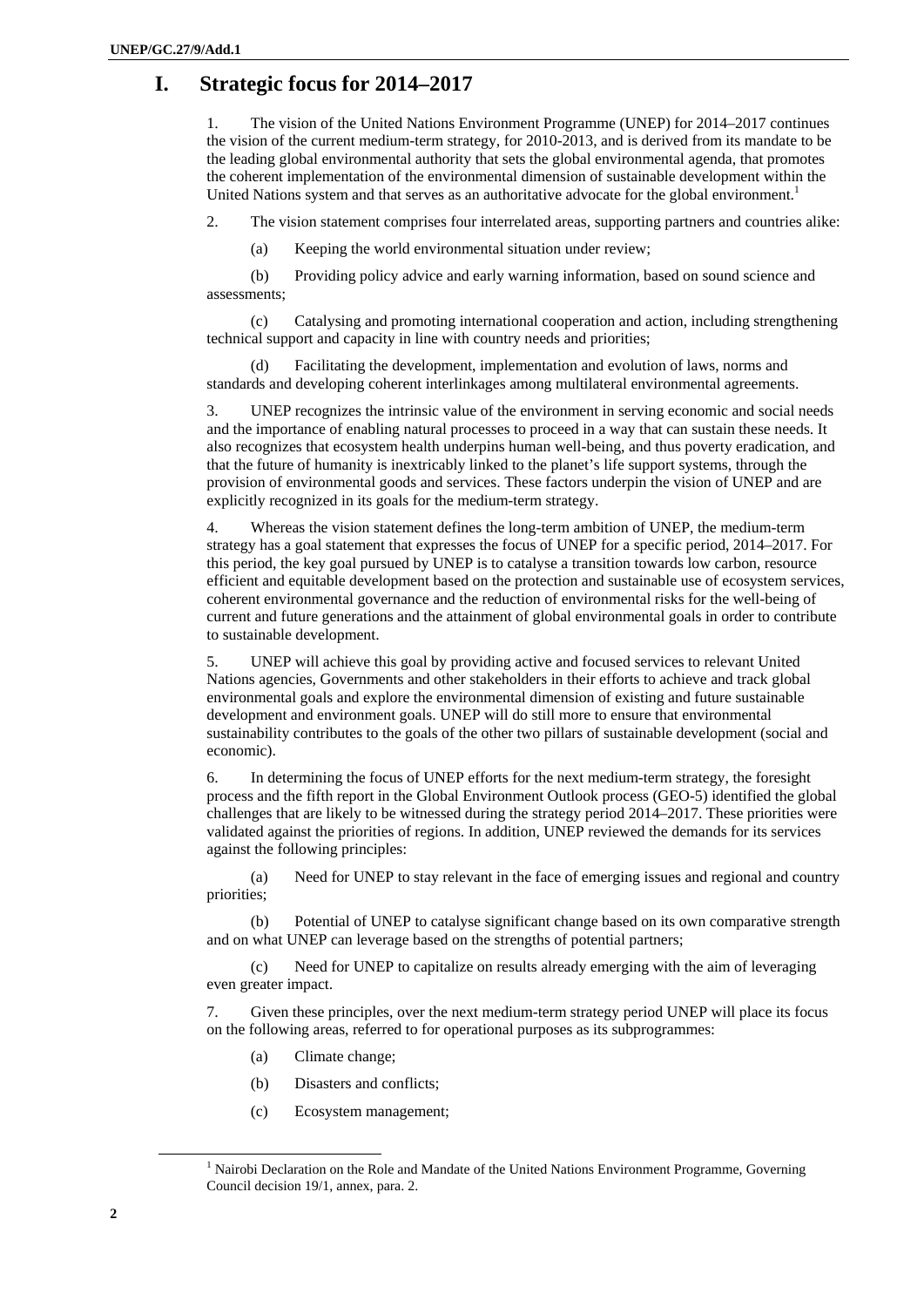- (d) Environmental governance;
- (e) Chemicals and waste;
- (f) Resource efficiency;
- (g) Environment under review.

These areas have been reviewed against the decisions taken by Member States in General Assembly resolution 66/288 and validated as priorities for UNEP. The conservation and sustainable use of biodiversity underpins many of these subprogrammes and each subprogramme will contribute to the achievement of the Aichi Biodiversity Targets, as indicated in the box below.

#### **Linkage between the medium-term strategy and the Aichi Biodiversity Targets**

Development of the 2014–2017 medium-term strategy for UNEP is linked to the state of the global environment and the global environmental priorities identified by the world community, through the multilateral environmental agreements and other processes. One such global environmental priority is the Strategic Plan for Biodiversity for 2011–2020 adopted by the Parties to the Conference on Biological Diversity.

The Strategic Plan for Biodiversity is an overarching international biodiversity framework for the engagement of all stakeholders with the purpose of inspiring broad-based action in support of biodiversity over the next decade. The Plan promotes the coherent and effective implementation of the three objectives of the Convention and its overall vision is to ensure that by 2050 biodiversity is valued, conserved, restored and wisely used, maintaining ecosystem services, sustaining a healthy planet and delivering benefits essential for all people. As such it is in line with and complementary to the UNEP 2014–2017 medium-term strategy.

#### **Comparison of the strategic focus and expected accomplishments of the 2014–2017 medium-term strategy and the Aichi Biodiversity Targets of the Strategic Plan for Biodiversity 2011–2020**

| Medium-term strategy        |                                                  | Relevant Aichi Biodiversity Targets                                                                                                                                                  |
|-----------------------------|--------------------------------------------------|--------------------------------------------------------------------------------------------------------------------------------------------------------------------------------------|
| Strategic focus             | Expected accomplishment                          |                                                                                                                                                                                      |
| Climate change              | 1. Climate resilience                            | Target 10 (Pressures on vulnerable ecosystems)<br>reduced), 15 (Ecosystems restored and resilience<br>enhanced)                                                                      |
|                             | 2. Low emission growth                           | Target 4 (Sustainable consumption and production)                                                                                                                                    |
|                             | 3. REDD-plus                                     | Targets 5 (Habitat loss halved or reduced) and 15<br>(Ecosystems restored and resilience enhanced)                                                                                   |
| Disasters and conflicts     | 1. Risk reduction                                | Target 2 (Biodiversity values integrated)                                                                                                                                            |
|                             | 2. Response and recovery                         |                                                                                                                                                                                      |
|                             | 1. Production                                    | Targets 7 (Sustainable agriculture, aquaculture and<br>forestry), 14 (Ecosystems and essential services<br>safeguarded)                                                              |
| Ecosystem management        | 2. Marine issues                                 | Targets 6 (Sustainable management of marine<br>living resources), 7 (Sustainable agriculture,<br>aquaculture and forestry) and 14 (Ecosystems and<br>essential services safeguarded) |
|                             | 3. Enabling environment                          | Targets 2 (Biodiversity values integrated) and 11<br>(Protected areas increased and improved)                                                                                        |
|                             | 1. Coherence and synergies                       | Target 16 (Access and benefit-sharing)<br>Target 17 (NBSAPs adopted as policy instrument)<br>National biosafety frameworks                                                           |
| Environmental<br>governance | $2.$ Law                                         |                                                                                                                                                                                      |
|                             | 3. Mainstreaming<br>environmental sustainability | Target 2 (Biodiversity values integrated)                                                                                                                                            |
|                             | 1. Enabling environment                          | Target 8 (Pollution reduced)                                                                                                                                                         |
|                             | 2. Chemicals                                     | Targets 8 (Pollution reduced) and 19 (Knowledge<br>improved, shared and applied)                                                                                                     |
| Chemicals and waste         | 3. Waste                                         |                                                                                                                                                                                      |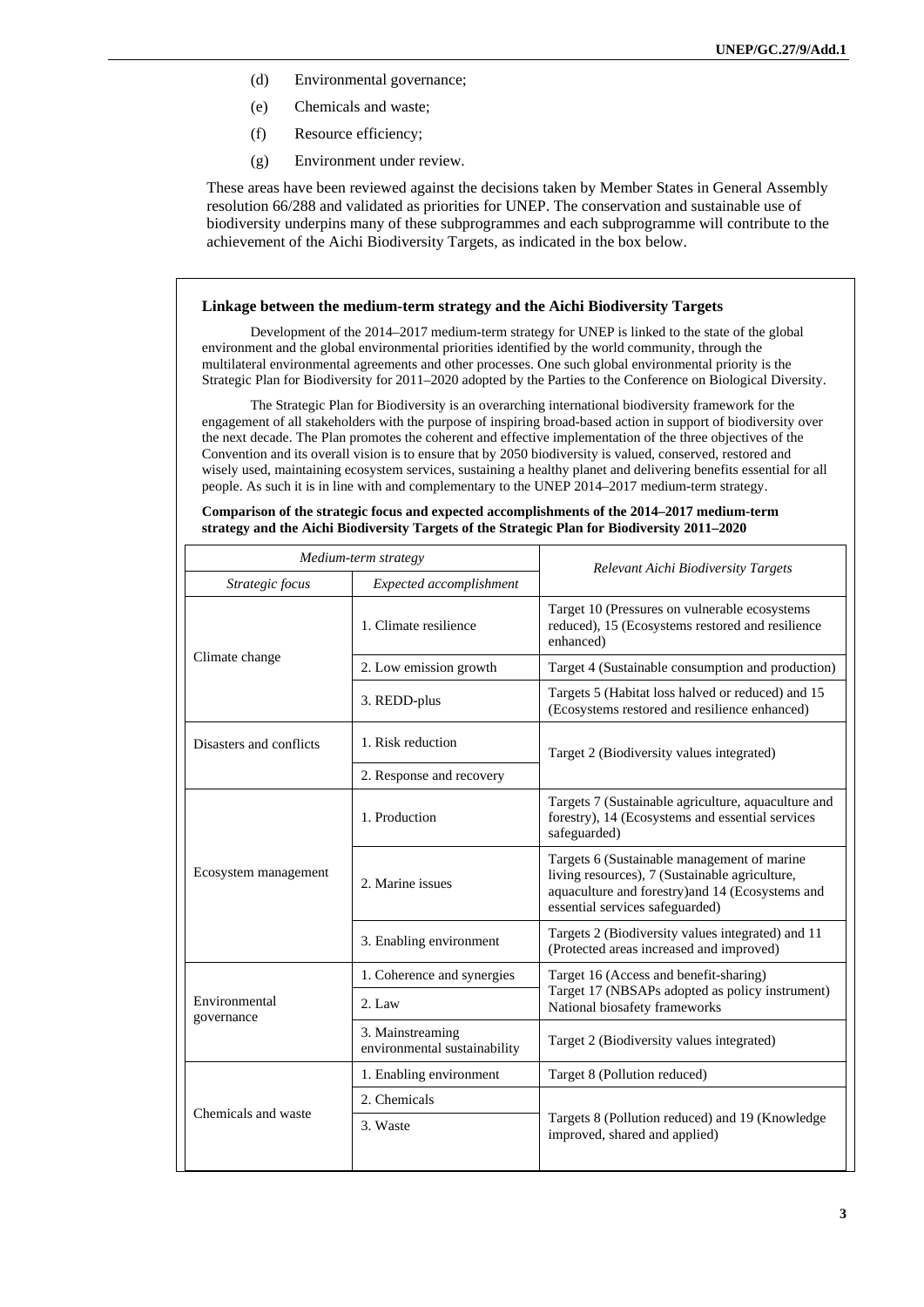|  | Resource efficiency      | 1. Enabling environment  | Targets 4 (Sustainable consumption and<br>production), 7 (Sustainable agriculture, aquaculture<br>and forestry) and 19 (Knowledge improved, shared<br>and applied) |
|--|--------------------------|--------------------------|--------------------------------------------------------------------------------------------------------------------------------------------------------------------|
|  |                          | 2. Production and supply | Targets 4 (Sustainable consumption and<br>production), 7 (Sustainable agriculture, aquaculture<br>and forestry)                                                    |
|  |                          | 3. Lifestyles            | Target 1 (Awareness increased)                                                                                                                                     |
|  | Environment under review | 1. Assessment            | Targets 17 (NBSAPs adopted as policy instrument)<br>and 19 (Knowledge improved, shared and applied)                                                                |
|  |                          | 2. Early warning         |                                                                                                                                                                    |
|  |                          | 3. Information           |                                                                                                                                                                    |

8. Current work by UNEP to gain a better understanding of how the green economy might work in the context of sustainable development and poverty eradication shows that the integration of the environment across economic and social agendas can achieve significant results. In the next medium-term strategy, the aspiration to green the economy is expected to be integrated into all subprogrammes. In order to ensure consistency, however, the resource efficiency subprogramme will continue to host this important area and maintain its coherence across the medium-term strategy.

9. One of the core mandates of UNEP is continuously to keep the world environmental situation under review in a systematic and coordinated way, supporting Member States by tracking progress against internationally agreed environmental goals such as the Strategic Plan for Biodiversity 2011-2020 and its Aichi Biodiversity Targets in consultation with the secretariats of the multilateral environmental agreements, and to provide early warning information on emerging issues, for informed decision-making by policy makers and the general public. A new subprogramme on the issue of "Environment under review" is proposed, to provide credible and state-of-the-art scientific knowledge and to share this information with a view to empowering societies to move towards an environmentally sustainable future.

10. Within each of the subprogrammes, UNEP has refined its ambition to enable the organization:

(a) Further to focus its work within each of the subprogrammes and ensure internal coherence across divisions and branches in the organization;

(b) To ensure that the level of ambition of the expected accomplishments is reflected in result statements that are attributable to the efforts of UNEP;

(c) To ensure synergies between the subprogrammes.

## **A. Climate** c**hange**: **moving towards a climate-resilient, low-carbon future**

11. The risks of climate change are well documented and its impacts are already affecting people and ecosystems. Meeting the climate challenge requires individuals and institutions – both public and private – to be able to assess and understand climate change, design and implement adequate policies and take action on climate-resilient and low-emission growth.

12. UNEP supports countries and institutions in their efforts to meet this challenge through targeted interventions to promote and finance ecosystem-based approaches to adaptation, to finance and increase the use of clean and renewable energy and technologies, and to capitalize on the opportunities for reducing emissions from deforestation and forest degradation. By building on its strong science foundation, UNEP also helps to improve awareness and understanding of climate-change science for policy-making and action.

## **1. Environmental outlook**

13. Thanks to the scientific work of the Intergovernmental Panel on Climate Change and of thousands of scientists and researchers and to awareness-raising efforts by civil society, the world recognizes the urgency of the climate challenge. Emissions continue to rise, however, and pledges of action fall short of the levels which science suggests are necessary.

14. As the world seeks solutions to climate change, UNEP and its partners are working to ensure that no country is left behind, and that all are equipped to move to climate-resilient, low-emission societies.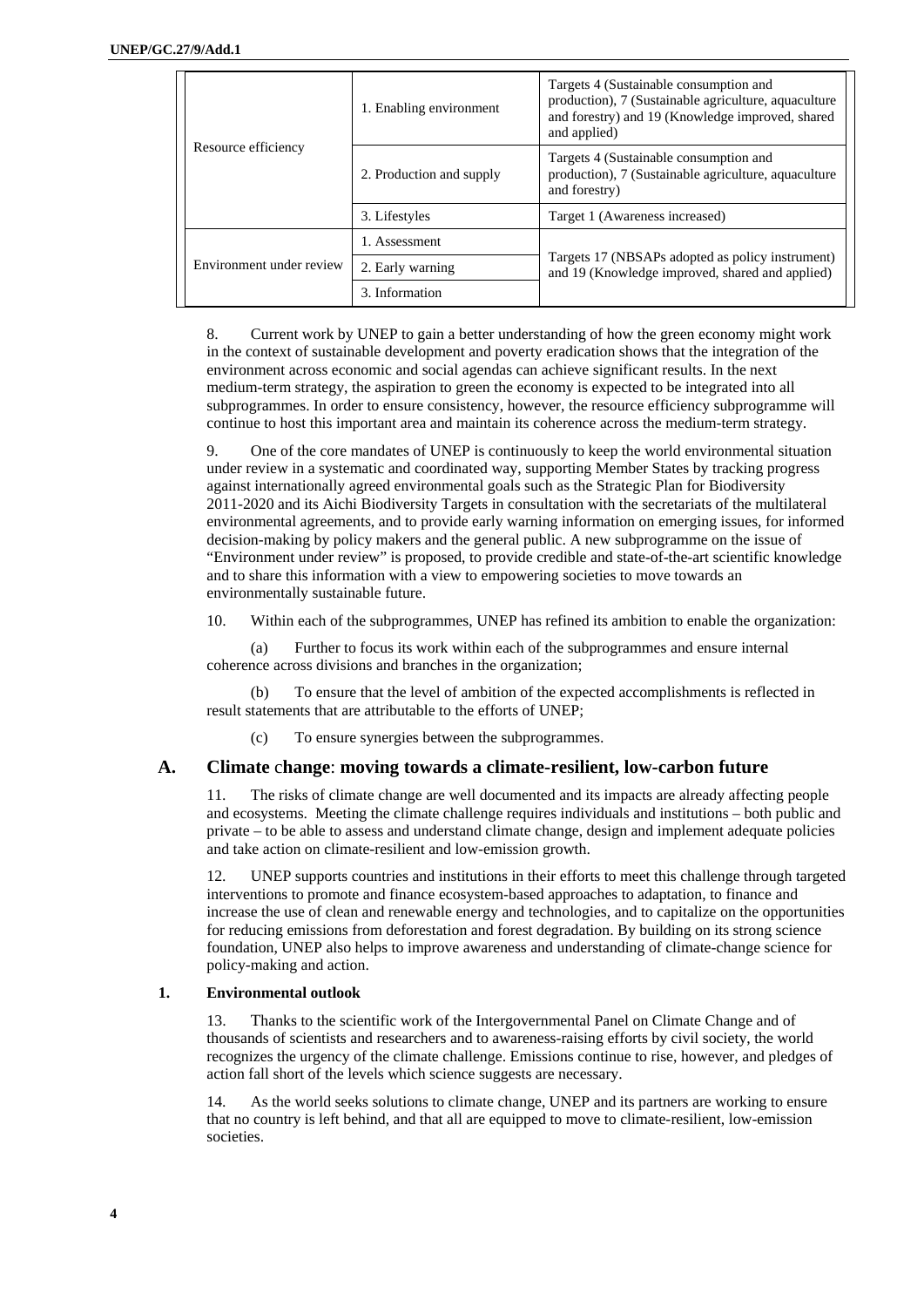## **2. Objective**

15. The objective of the climate change subprogramme is to strengthen the ability of countries to move towards climate-resilient and low emission pathways for sustainable development and human well-being.

#### **3. Expected accomplishments**

16. The expected accomplishments under this subprogramme are the following:

(a) Expected accomplishment 1: climate resilience. Ecosystem-based and supporting adaptation approaches are implemented and integrated into key sectoral and national development strategies to reduce vulnerability and strengthen resilience to climate change impacts;

(b) Expected accomplishment 2: low emission growth. Energy efficiency is improved and the use of renewable energy is increased in partner countries to help reduce greenhouse gas emissions and other pollutants as part of their low emission development pathways;

(c) Expected accomplishment 3: REDD-plus. Transformative strategies for and finance approaches to the enhanced mechanism for reducing emissions from deforestation and forest degradation in developing countries (REDD-plus) are developed and implemented by developing countries that aim at reducing emissions from deforestation and forest degradation and bringing multiple benefits for biodiversity and livelihoods.

## **4. Strategy**

17. Within the United Nations approach to climate change, UNEP will catalyse efforts by the United Nations and other partners – including the private sector – to build the resilience of countries to climate change through ecosystem-based and other supporting adaptation approaches; promote the transfer and use of energy efficiency and renewable energy technologies; support the development and implementation of national low-emission strategies; and support the planning and implementation of initiatives to reduce emissions from deforestation and forest degradation to enable countries to move to a green economy in the context of sustainable development and poverty eradication.

18. UNEP will achieve this through scientific assessments; providing policy, planning and legislative advice; facilitating access to finance; pilot interventions; promoting integration of better approaches in national development planning processes; fostering climate change education, outreach and awareness raising; knowledge-sharing; and supporting the Framework Convention on Climate Change process and implementation of commitments to complement other processes.

## **B. Disasters and conflicts: reducing the environmental risks and impacts of crises**

19. UNEP is internationally recognized for its achievement in helping countries to minimize threats to human health, livelihoods and security from the environmental causes and consequences of disasters and conflicts. In the aftermath of a crisis, critical natural resources on which entire communities depend are often degraded or destroyed. Assessments to gauge the risks posed by these environmental impacts form the foundation of the response by UNEP. The findings of these assessments are used to catalyse recovery programmes that address environmental needs in support of broader recovery and development priorities.

20. UNEP also works to help countries address environmental degradation and mismanagement as an underlying risk factor for disasters and conflicts, by providing risk assessments, sharing best practices in sustainable natural resource management, and giving technical support to key risk reduction, crisis prevention and peacebuilding partners.

## **1. Environmental outlook**

21. At least 40 per cent of all intra-State conflicts over the last 60 years have had a link to natural resources; over 90 per cent of major armed conflicts between 1950 and 2000 occurred in countries containing biodiversity hotspots and more than 80 per cent of those took place directly within hotspot areas.

22. Development gains are under threat globally from increasing disaster risk. In some countries, the risk of losing wealth in disasters exceeds the rate at which wealth is being created.

#### **2. Objective**

23. The objective of the disasters and conflicts subprogramme is to promote a transition within countries to the sustainable use of natural resources and efforts to reduce environmental degradation,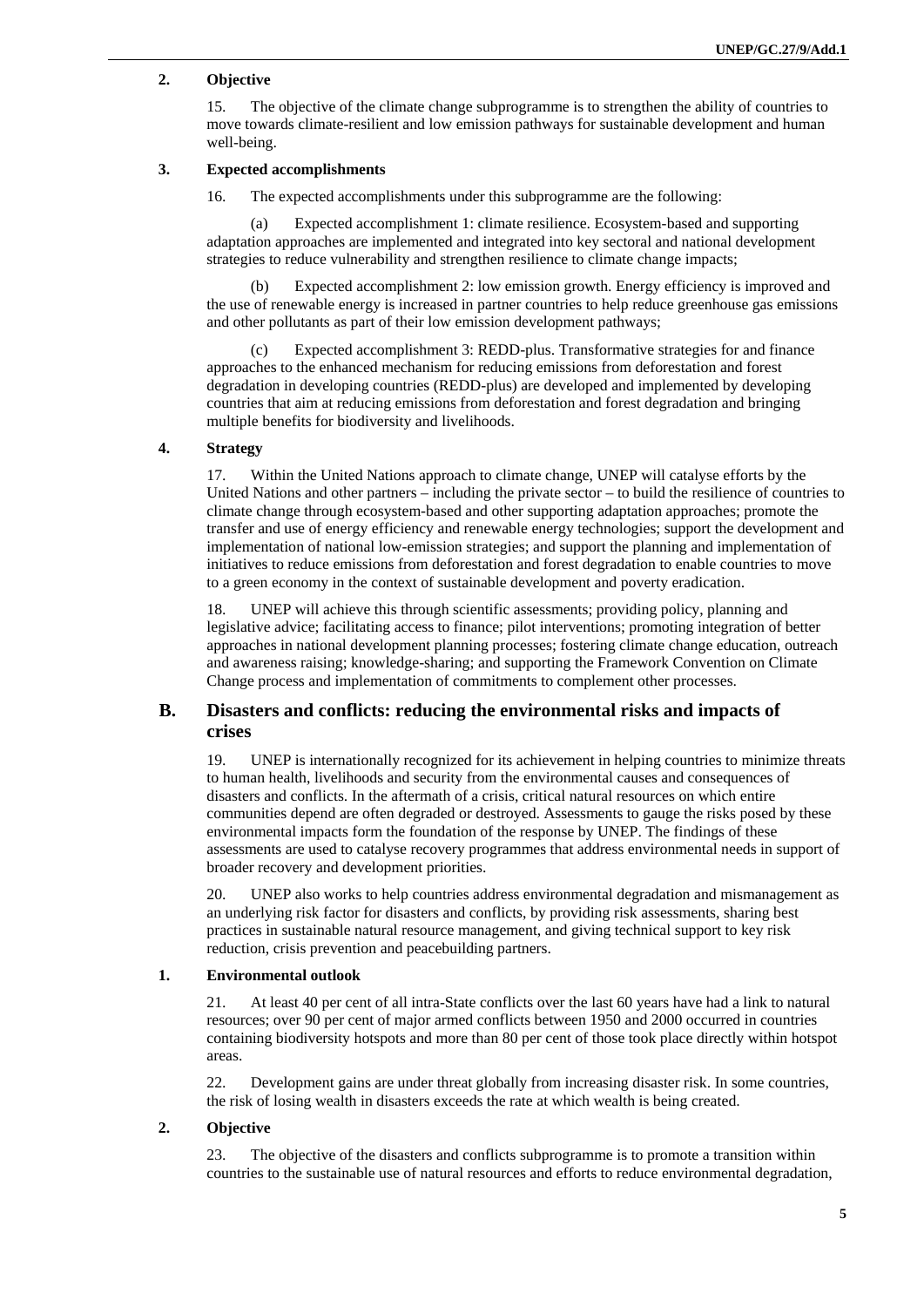to protect human well-being from the environmental causes and consequences of disasters and conflicts.

#### **3. Expected accomplishments**

24. The expected accomplishments under this subprogramme are the following:

(a) Expected accomplishment 1: risk reduction. The capacity of countries to use natural resource and environmental management to prevent and reduce the risk of disasters and conflicts is improved;

(b) Expected accomplishment 2: response and recovery. The capacity of countries to use natural resource and environmental management to support sustainable recovery from disasters and conflicts is improved.

#### **4. Strategy**

25. As a part of United Nations system-wide strategies for disaster risk reduction and preparedness, conflict prevention, post-disaster and post-conflict response, recovery and peacebuilding, UNEP will provide environmental risk and impact assessments, policy guidance, institutional support, training and mediation services, and will also pilot new approaches to natural resource management. In doing so, UNEP will seek to catalyse a strengthened response by partners working with countries on risk reduction, relief and recovery, including United Nations humanitarian and peacekeeping operations, as requested in Governing Council decision 26/15.

26. UNEP will also continue to promote the integration and prioritization of environmental considerations within relevant inter-agency policy and planning processes and promote green economy approaches in United Nations work on recovery in the context of sustainable development and poverty eradication.

#### **C. Ecosystem management for development**

27. How ecosystems are managed at all scales from local to global, will have significant impacts on the way in which water, food security and other ecosystem services are affected. Worldwide expertise and partners will be enlisted by UNEP in supporting countries' efforts to promote the integrated management of land and water for the provision of ecosystem services, including freshwater efficiency and food security. Together with its partners, UNEP will also support ecosystem approaches to improve the management of coasts, oceans and associated fish stocks.

#### **1. Environmental outlook**

28. There is a need to enhance the security and safety of the world's food supply and quality of water, while preserving the integrity of ecosystems. Increasing needs for food security, shelter and employment for growing populations mean that ecosystem services must be managed across environmental and economic agendas.

29. The degradation of forests, mountains, inland waters, coastal and oceanic ecosystems will require better management approaches to meet multiple needs if countries are to achieve the Aichi Biodiversity Targets.

#### **2. Objective**

30. The objective of the ecosystem management for development subprogramme is to promote a transition to integrating the management of land, water and living resources, with a view to maintaining biodiversity and providing ecosystem services sustainably and equitably among countries.

#### **3. Expected accomplishments**

31. The expected accomplishments under this subprogramme are the following:

(a) Expected accomplishment 1: production. Increased use is made of the ecosystem approach in countries, with a view to maintaining ecosystem services and the sustainable productivity of terrestrial and aquatic systems;

(b) Expected accomplishment 2: marine issues. Increased use is made of the ecosystem approach to sustain ecosystem services from coastal and marine systems;

(c) Expected accomplishment 3: enabling environment. Services and benefits derived from ecosystems are integrated with development planning and accounting, particularly in relation to wider landscapes and seascapes and the implementation of biodiversity-related multilateral environmental agreements.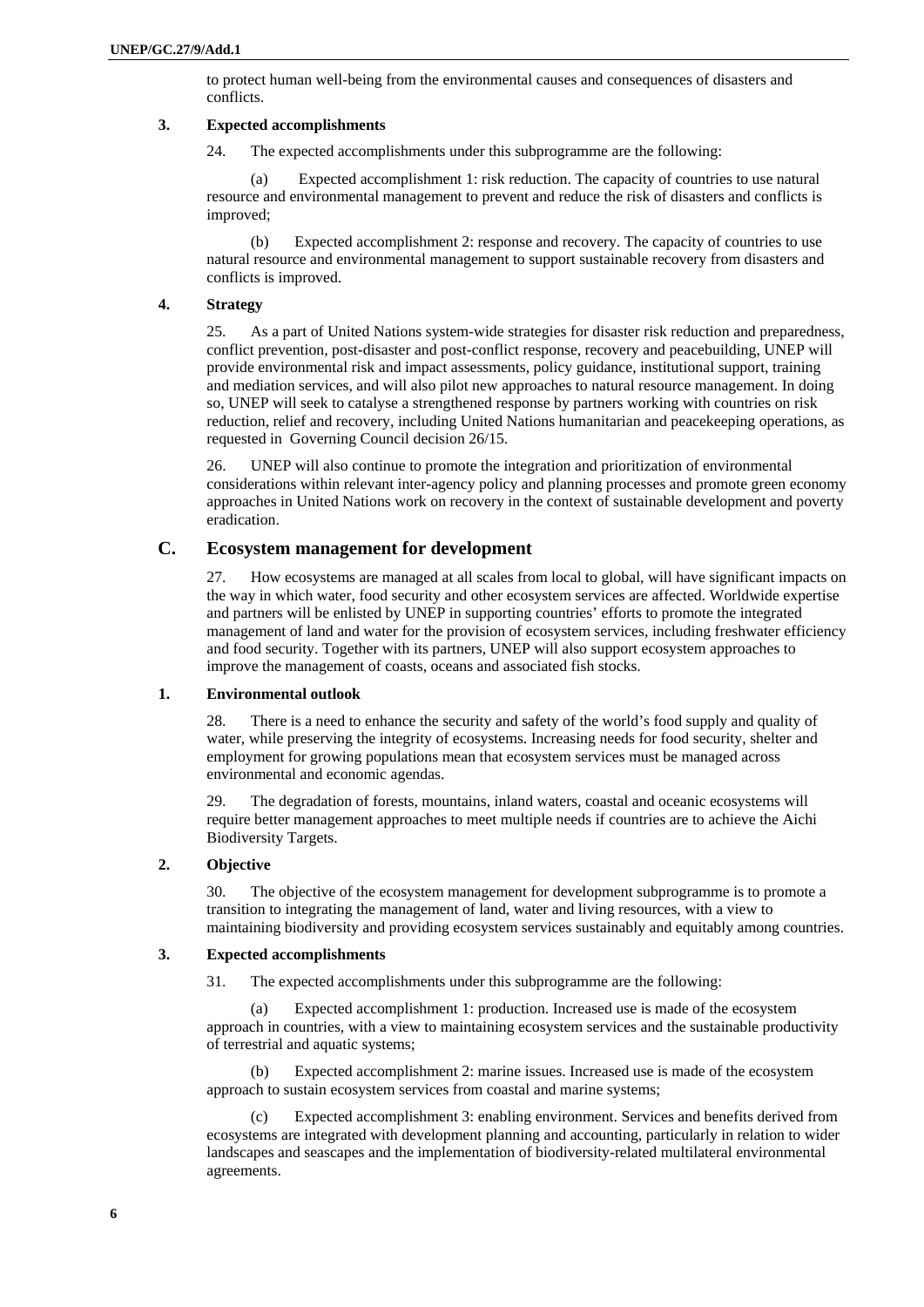## **4. Strategy**

32. To meet the challenge of feeding and clothing a growing population while supporting efforts by countries to develop greener economies in the context of sustainable development and poverty eradication, UNEP will work with the secretariats of biodiversity-related multilateral environmental agreements, and lead United Nations partners and others in catalysing the uptake of the ecosystem approach, including use of traditional ecological knowledge. The aim is to help ensure the conservation and sustainable use of biodiversity and strengthen the resilience and productivity of ecosystems, in particular for food security and water. UNEP will also catalyse the increased use of the ecosystem approach for managing coastal and marine ecosystems, particularly coral reefs, to maintain ecosystem services, building on the foundation of the UNEP regional seas conventions and programmes.

33. UNEP will strengthen the enabling environment for ecosystem management, including transboundary ecosystems, at the request of concerned countries. The aim is to help ensure the conservation and sustainable use of biodiversity, based on the Strategic Plan for Biodiversity 2011-2020 and its Aichi Biodiversity Targets, adopted by the Convention on Biological Diversity as an overarching framework on biodiversity for all stakeholders, and other biodiversity targets linked to multilateral environmental agreements.

34. UNEP will support development planning to create the enabling environment for the implementation of biodiversity-related multilateral environmental agreements and collaborate with the Intergovernmental Science-Policy Platform on Biodiversity and Ecosystem Services (IPBES) and multilateral environmental agreement secretariats to improve links between science and policy. UNEP will support countries in their endeavour to use data on ecosystem services in mainstreaming ecosystem services in development planning, which promote a green economy in the context of sustainable development and poverty eradication.

## **D. Environmental governance: transforming environmental governance**

35. The state of the environment is in great part determined by the way in which the environment is governed. Policies and laws create the enabling environment for better governance of the environment. UNEP will help maximize the efficiency of international governance by promoting coherence in the way environmental issues are addressed in the United Nations and in multilateral environmental agreements.

36. At the national level and in partnership with relevant United Nations agencies, UNEP will help countries develop and implement policies and laws to improve their environmental governance and will offer them legal and technical support in their efforts to integrate environment into development policies.

## **1. Environmental outlook**

37. The current system of international environmental governance, in which the multilateral agreements are poorly coordinated with one another, should be strengthened to meet the needs of the twenty-first century. The system of environmental governance lacks the representativeness, accountability and effectiveness necessary for the transition to sustainability. A much higher level of participation and transparency is needed.

## **2. Objective**

38. The objective of the environmental governance subprogramme is to strengthen synergies and coherence in environmental governance, with a view to facilitating the transition towards environmental sustainability in the context of sustainable development.

#### **3. Expected accomplishments**

39. The expected accomplishments under this subprogramme are the following:

(a) Expected accomplishment 1: coherence and synergies. The United Nations system and the multilateral environmental agreements, respecting the mandate of each entity, demonstrate increasing coherence and synergy of actions on environmental issues;

(b) Expected accomplishment 2: law. The capacity of countries to develop and enforce laws and strengthen institutions to achieve internationally agreed environmental objectives and goals and comply with related obligations is enhanced;

(c) Expected accomplishment 3: mainstreaming environmental sustainability. Countries increasingly mainstream environmental sustainability in national and regional development policies and plans.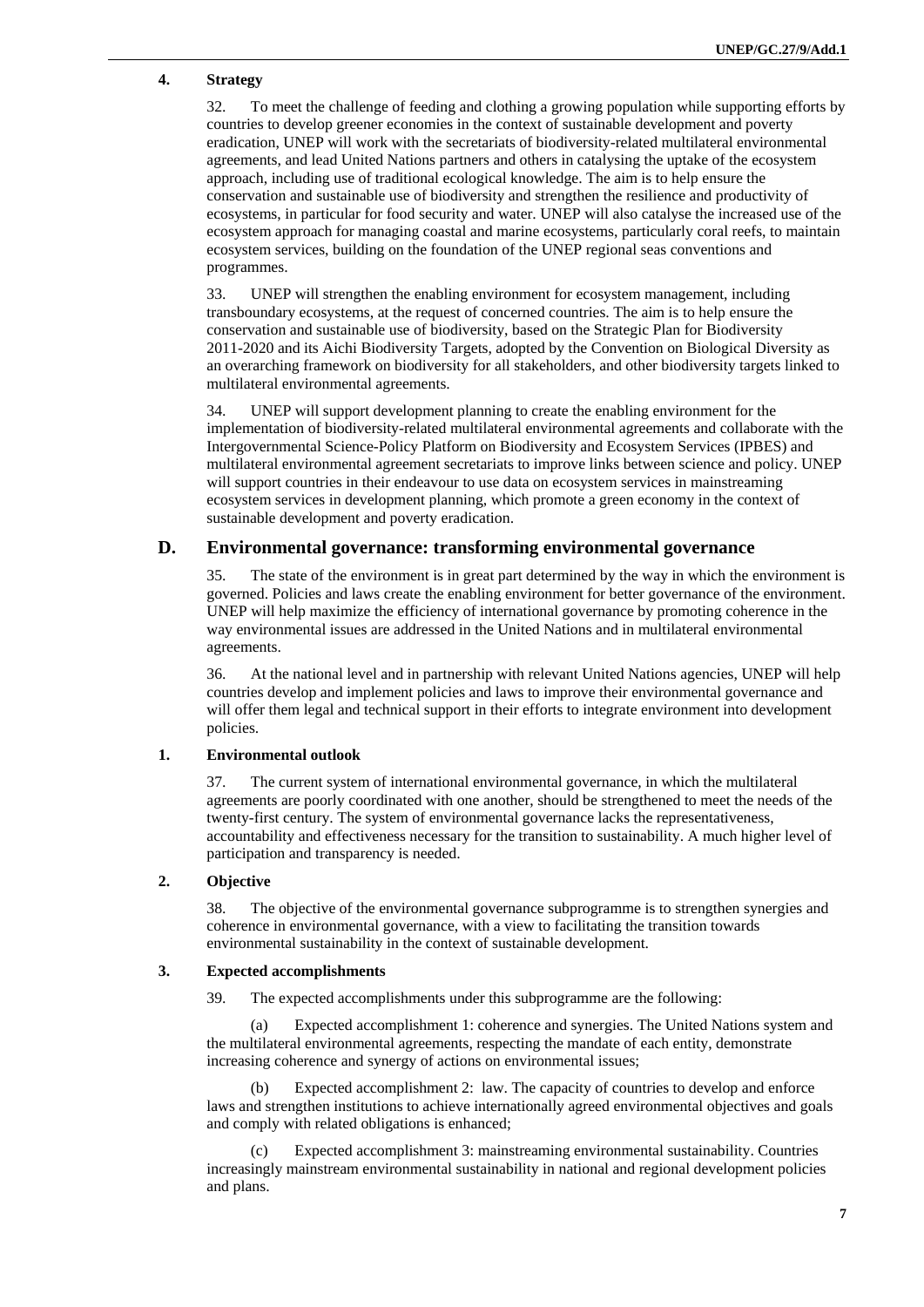## **4. Strategy**

40. UNEP will promote coherence and synergy in environmental governance by providing technical support to the United Nations system and multilateral environmental agreements, taking advantage of United Nations coordination mechanisms, in particular the Environmental Management Group, to strengthen the coordination of actions on environmental policies and programmes and multilateral environmental agreement priorities within the United Nations system.

41. UNEP will support efforts by countries to increase the number of regional and national development plans, policies and budgets that incorporate principles of environmental sustainability and the commitments under multilateral environmental agreements, and will assist with the implementation of such measures in targeted countries and regions. UNEP will also help countries to strengthen their environmental institutions and laws. It will provide technical support to countries in developing and reporting on the environmental aspects of sustainable development goals. UNEP will strengthen the science-policy interface in this work. It will also work towards facilitating the increased participation of stakeholders in environmental decision-making processes, and promote access to justice along the lines of Principle 10 and other relevant principles of the Rio Declaration.

## **E. Chemicals and waste: sound management of chemicals and waste**

Societies continue to experience the severe consequences of unsound chemicals management. UNEP will exercise its leadership in assisting countries in developing the sound management of chemicals and waste, offering technical support that aims to catalyse the actions of its partners in minimizing the risks of chemicals and waste.

#### **1. Environmental outlook**

43. The risks to the environment and human well-being of increasing levels of harmful chemicals and waste are likely to grow.

### **2. Objective**

44. The objective of the chemicals and waste subprogramme is to promote a transition among countries to the sound management of chemicals and waste, with a view to minimizing impacts on the environment and human health.

#### **3. Expected accomplishments**

45. The expected accomplishments under this subprogramme are the following:

(a) Expected accomplishment 1: enabling environment. Countries increasingly have the necessary institutional capacity and policy instruments to manage chemicals and waste soundly including the implementation of related provisions of the multilateral environmental agreements;

(b) Expected accomplishment 2: chemicals. Countries, including major groups and stakeholders, make increasing use of the scientific and technical knowledge and tools needed to implement sound chemicals management and the related multilateral environmental agreements;

(c) Expected accomplishment 3: waste. Countries, including major groups and stakeholders, make increasing use of the scientific and technical knowledge and tools needed to implement sound waste management and the related multilateral environmental agreements.

## **4. Strategy**

46. UNEP will work to increase countries' capacities to manage chemicals and waste, including e-waste, within a coherent life-cycle approach. It will work to promote and catalyse system-wide efforts by the United Nations to lessen the environmental and human health impacts of chemicals and waste, doing so in close collaboration with the secretariats of chemicals and waste-related multilateral environmental agreements. UNEP will catalyse support from United Nations partners to increase countries' capacity to manage chemicals and waste, including e-waste, within a coherent life-cycle approach where necessary.

47. UNEP will help requesting countries improve and enforce their regulatory and institutional framework for the sound management of chemicals and wastes. This will include servicing the Strategic Approach to International Chemicals Management and the future international legally binding instrument on mercury. UNEP will also seek to enhance cooperation and coordination in the chemicals and waste cluster.

48. UNEP will keep under review emerging issues and trends in chemicals production, use and release, and promote and catalyse implementation of the sound management of chemicals and waste, including through multi-stakeholder partnerships.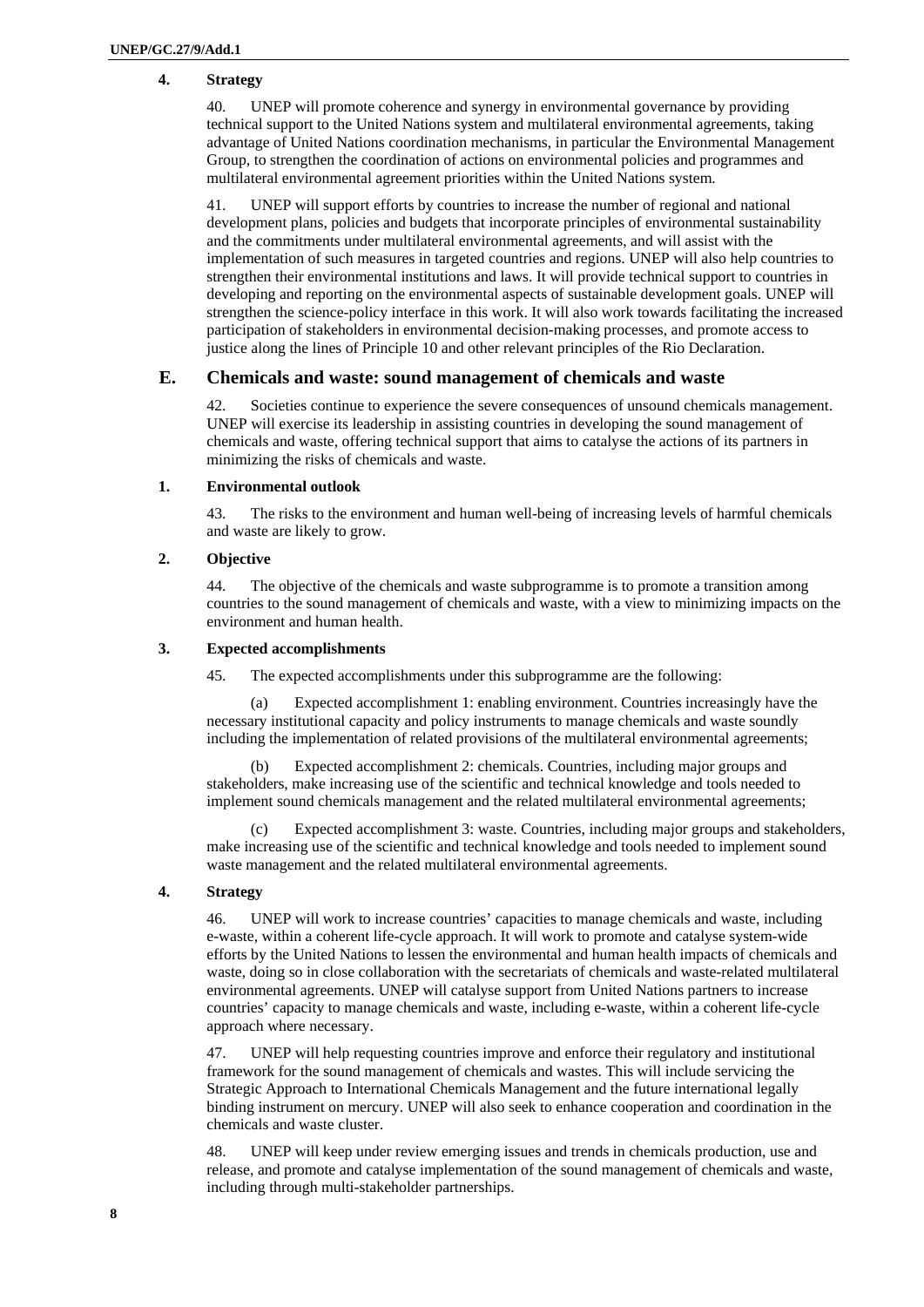## **F. Resource efficiency: accelerating the transition to resource efficient societies**

49. Applying the principles of "doing more with less" or "decoupling" natural resource use and environmental impacts from economic growth is key to overcoming the pressing challenge of growing resource consumption levels. UNEP is well positioned to support the transition by countries and partners to a green economy, to use opportunities for cleaner investments and green jobs to address poverty and enhance human well-being.

50. UNEP will use its expertise in assessing trends in the extraction and use of resources in the global economy to enable informed policy-making, and support Governments in implementing national and local solutions through regulatory and economic instruments and policy initiatives. Using insights from scientific and macroeconomic analyses as leverage, UNEP will identify investment opportunities for alternative business models and improvements across the life-cycle in the processes of existing, resource intensive industries and supply chains using its convening power to build partnerships to catalyse change on the ground from production to consumption.

## **1. Environmental outlook**

51. Globally, more resources are being extracted to produce goods and services than the planet can replenish, while a large share of an increasingly urban world population is still struggling to meet basic needs. Accordingly, countries will be increasingly challenged by a resource scarcity that will affect economic growth.

## **2. Objective**

52. The objective of the resource efficiency subprogramme is to promote a transition in which goods and services are increasingly produced, processed and consumed in a sustainable way that decouples economic growth from resource use and environmental impact, while improving human well-being.

## **3. Expected accomplishments**

53. The expected accomplishments under this subprogramme are the following:

(a) Expected accomplishment 1: enabling environment. Cross-sectoral scientific assessments, research and tools for sustainable consumption and production and green economy are developed, shared and applied by policymakers, including in urban practices in the context of sustainable development and poverty eradication;

(b) Expected accomplishment 2: sectors and supply. Uptake of sustainable consumption and production and green economy instruments and management practices in sectoral policies and in business and financial operations across global supply chains is increased, in the context of sustainable development and poverty eradication;

Expected accomplishment 3: lifestyles. Enabling conditions for promoting more sustainable consumption choices and lifestyles are enhanced.

## **4. Strategy**

54. UNEP will work with partners and United Nations sister agencies to strengthen the scientific basis for decision-making and provide policy advice to Governments and the private sector to support a transition to a green economy in the context of sustainable development and poverty eradication. UNEP will develop national and city-level capacities to accelerate the development of more sustainable consumption and production patterns. It will also assess material flows, resource pressures and impacts and support for efforts to integrate the findings of the International Resource Panel into policy and decision-making processes.

55. UNEP will also catalyse efforts that advance sustainability within and across the entire supply chain of services and manufactured goods, known as global value chains. It will develop favourable policy and market incentives, alongside information tools that enable more sustainable lifestyles.

56. In addition, UNEP will prioritize support to the ten-year framework of programmes on sustainable production and consumption patterns adopted at the United Nations Conference on Sustainable Development.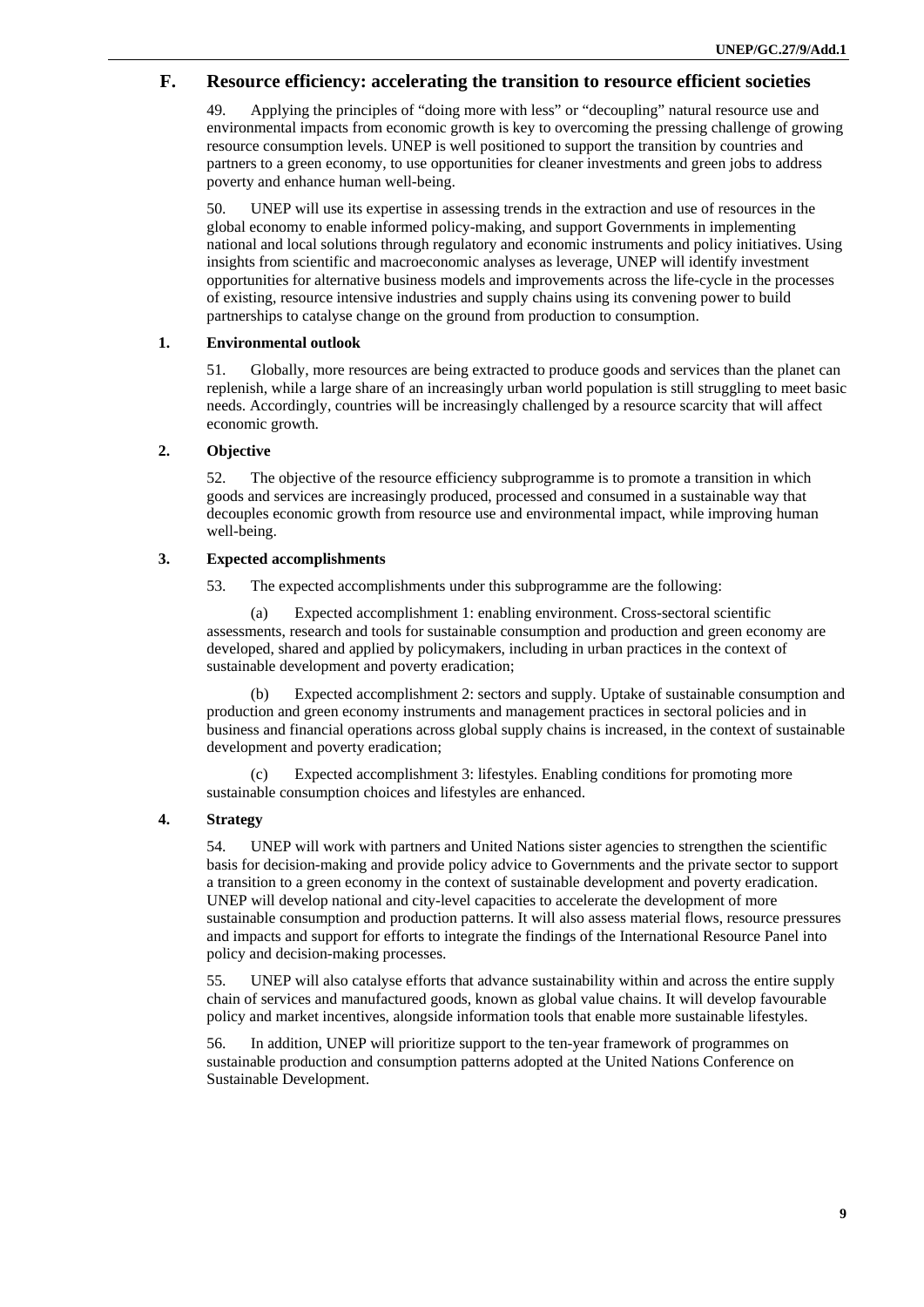## **G. Environment under review**

57. As the leading organization in the United Nations system that keeps the world environmental situation under review, UNEP uses this expertise to facilitate global, regional and national policymaking and to set the global environmental agenda. UNEP will also use its expertise to provide early warning information on emerging environmental issues, to inform decision-making by policymakers and the public.

#### **1. Environmental outlook**

58. Emerging issues must be tracked to ensure early action where needed: inadequacies in links between policy and science communities could hinder decision-making. The expanding coverage of information systems and networks will provide unique and cost-effective opportunities to link science and information to enhance capacities for decision-making.

#### **2. Objective**

59. The objective of the environment under review subprogramme is to empower stakeholders in their policy and decision-making by providing scientific information and knowledge and keeping the world environment under review.

## **3. Expected accomplishments**

60. The expected accomplishments under this subprogramme are the following:

(a) Expected accomplishment 1: assessment. Global, regional and national policymaking is facilitated by making environmental information available on open platforms;

(b) Expected accomplishment 2: early warning. Global, regional and national assessment processes and policy planning are informed by emerging environmental issues;

Expected accomplishment 3: information. The capacity of countries to generate, access, analyse, use and communicate environmental information and knowledge is enhanced.

## **4. Strategy**

61. UNEP will set the global environmental agenda by delivering assessments that integrate environmental, economic and social information to assess the environment, identify emerging issues and track progress towards environmental sustainability in consultation with multilateral environmental agreement secretariats. UNEP will use its position in the Environmental Management Group to catalyse action based on its findings.

62. UNEP will work to support capacity-building efforts in developing countries that commit themselves to environmental monitoring and the posting of environmental data and information on public platforms, as appropriate, in line with Principle 10 of the Rio Declaration. In addition, UNEP will work towards the increased participation of stakeholders in environmental decision-making processes, including the generation, analysis, packaging, availability and dissemination of integrative environmental information. UNEP is committed to disseminating the information in the relevant working languages and will deploy increased efforts to make available its official documents in all official languages of the United Nations.

## **II. Business strategy**

## **A. UNEP business model**

63. UNEP is a programme of the United Nations, with its own governing body: it has the status of a subsidiary body of the United Nations General Assembly. It mandate was formulated by the General Assembly in resolution 2997 (XXVII) of 15 December 1972, by which the Assembly established the Programme, and also in successive decisions by Member States, to act as the authority for the environment across the United Nations system, including its funds, programmes and specialized agencies. This authority and responsibility have been further enhanced through the Rio+20 outcome document and Assembly resolution 67/213 of 21 December 2012, by which the Assembly established, in particular, universal membership of the UNEP governing body.

64. As both a normative and operational entity, UNEP coordinates its work and exercises leadership in the area of the environment in the United Nations system and beyond through such partnerships and existing coordination mechanisms as the following:

(a) United Nations System Chief Executives Board for Coordination: High-level Committee on Programmes, High-level Committee on Management and United Nations Development Group;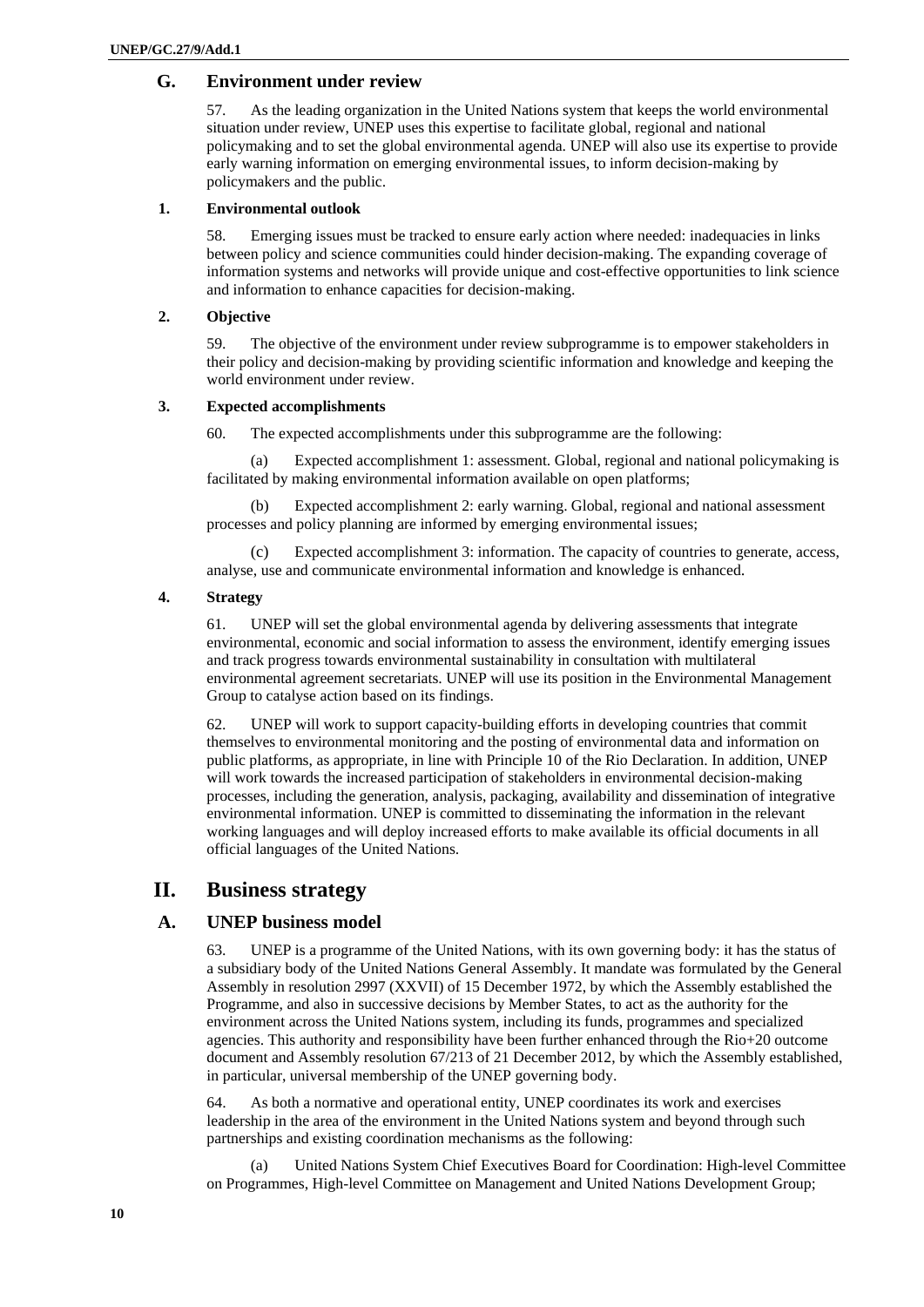- (b) Strengthened support to the Environmental Management Group process;
- (c) Partnerships with multilateral environmental agreements.

65. The authority of UNEP authority vis-à-vis the United Nations system and beyond cannot be imposed by legislation: the Rio+20 outcome document and General Assembly resolution 66/288 merely provide its mandate and legitimacy, but the exercise of this leadership must be sustained by competence and capacity, including in managerial terms. In managing its secretariat, UNEP is guided by United Nations regulations; rules applicable to UNEP, along with the guidelines of the High-level Committee on Management and the United Nations Development Group to which it has adhered. UNEP regulations and rules are established by its governing body in response to proposals from the UNEP secretariat, working in consultation with Member States; the procedures for the application of these regulations and rules are issued by the Executive Director. In the absence of specific rules or procedures, those of the United Nations Secretariat apply by default.

66. The approach to management followed by UNEP moves through partnerships, maximizing value for money, and minimizing fixed costs. In operational terms, strategic leadership planning functions, the setting of norms and standards, and oversight (monitoring, evaluation and quality assurance) functions are carried out in house, under the direct management of UNEP staff, at both corporate and divisional levels. Where implementation is concerned, direct implementation by UNEP is only envisaged after other preferred options, such as partnership with other United Nations entities, major groups and governmental bodies, have been explored and it has been concluded that direct intervention by UNEP staff is clearly the most effective solution in comparative terms.

67. The fundamental principles underlying the approach taken by UNEP to delivering the expected accomplishments under each of its subprogrammes by the end of 2017 are therefore:

- (a) Catalysing transformative change, in particular through the United Nations system;
- (b) Leveraging measurable impact through partnerships;
- (c) Responding to demand for services at national, regional and global levels.

68. To achieve this, UNEP has identified six main service lines that are based on its comparative advantages. These comparative advantages include the following:

(a) UNEP serves as the authoritative voice on the global environment and constitutes the high-level environment policy forum within the United Nations system;

(b) UNEP has the power to convene gatherings addressing the full range of environmental issues and has extensive experience in establishing networks with Governments, United Nations entities, international institutions, the broad scientific community, civil society and the private sector;

(c) UNEP has extensive experience in working with scientific and technical communities and at the science-policy interface, including in providing integrated environmental assessments for priority setting and decision-making;

(d) UNEP has a long history of supporting multi-stakeholder international environmental law and policy processes and of promoting regional cooperation to tackle emerging and transboundary environmental issues;

(e) UNEP has long-standing links with ministries of the environment, regional environmental bodies and the business and private sector in environmental issues, including strong linkages to key environmental bodies through its establishment and hosting of the secretariats of multilateral environmental agreements, its provision of secretariat support for the Scientific and Technical Advisory Panel (STAP) of the Global Environment Facility (GEF); it also has partnership agreements with collaborating centres of excellence, it hosts the secretariat of many partnership initiatives and has its own network of regional offices;

(f) UNEP has valuable experience in the use of interdisciplinary approaches to tackle environmental issues, including the interlinkages between environmental change, development and human well-being;

(g) UNEP plays a central role in the United Nations system in efforts to deal with the environment, and in achieving coherence in that domain, through its participation in numerous inter-agency boards, partnerships and other inter-agency mechanisms.

69. The UNEP service lines are based on these comparative advantages and help clarify what UNEP should and should not do; in addition, they support the monitoring and prioritizing of deliverables. By ensuring that outputs and projects are defined with service lines in mind, and based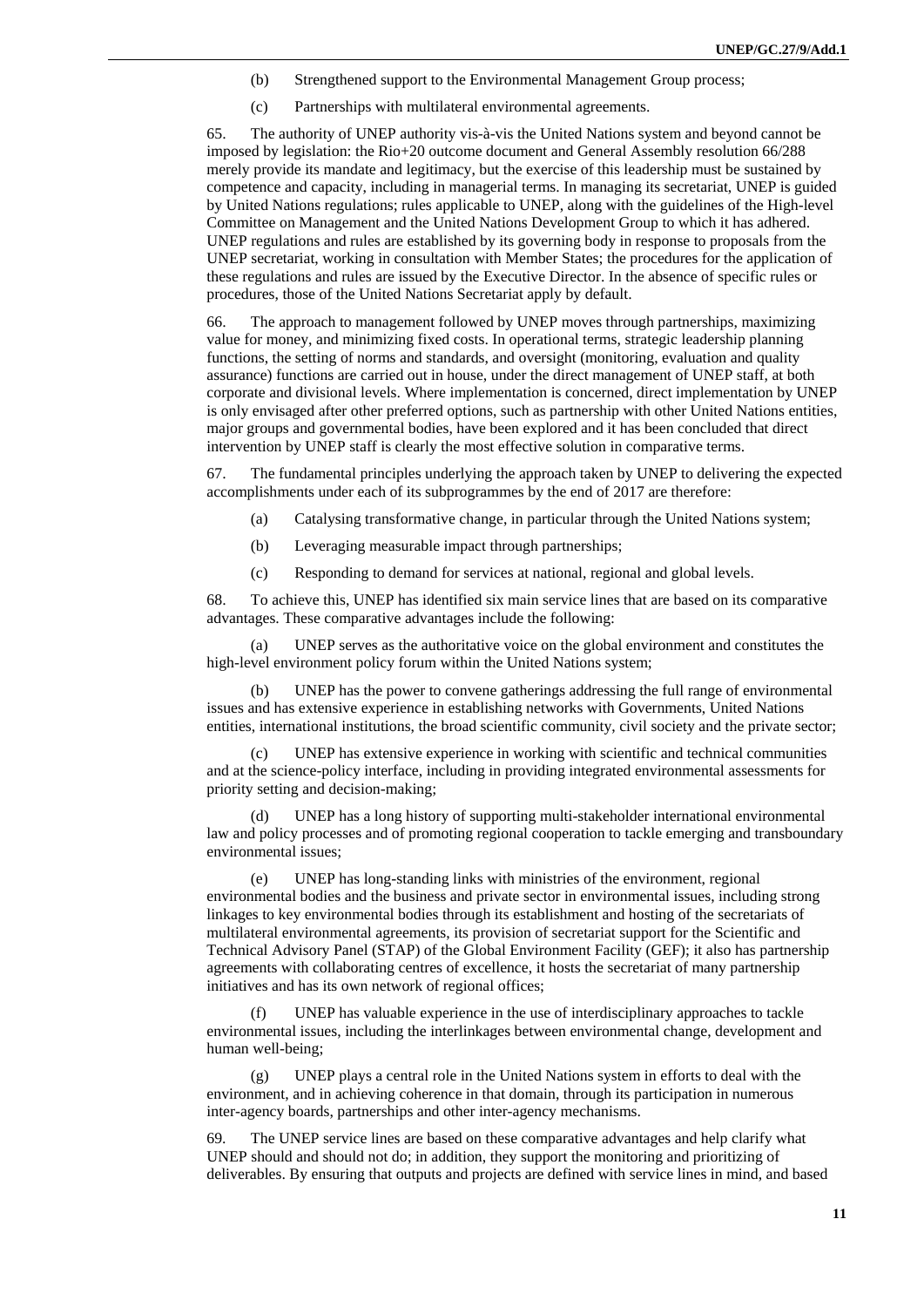on demand from countries and United Nations agencies for such services, UNEP will also be able better to define what it delivers globally, nationally and regionally, and to improve the coherence and quality of its work within each service area. These service lines are the following:

(a) *Leveraging sound science for policy and decision-making.* UNEP will provide environmental assessments, early warning information and analysis of environmental contributions to social and economic development in support of efforts to mainstream environmental sustainability into policy and decision-making beyond the environment sector. UNEP will use the services of the Environmental Management Group to channel scientific information across the United Nations system;

(b) *Providing technical assistance for environmental law, policy and planning.* On request from countries, UNEP will provide technical guidance and support for global, regional and national environmental law and policy development, together with legal support to help advance the implementation and monitoring of agreed international norms and guidelines. This service line will include advisory services in key areas of institution-building, public environmental expenditure review, and also national budgeting, planning and programming processes, working with and through resident coordinators, United Nations country teams and relevant inter-agency groups;

(c) *Promoting United Nations system-wide coherence on environmental matters.* UNEP will work to transform the way in which the United Nations system handles environmental matters. It will strengthen its leadership in key United Nations coordination bodies and will lead efforts to formulate United Nations system-wide strategies on the environment and enhance United Nations system-wide coherence on environmental matters. UNEP also aims to integrate environmental safeguards into international programmes and to support the "Delivering as one" approach at the national and regional levels. The aim is to capitalize on the strengths and reach of the agencies in the United Nations system to maximize the potential for environmentally sound development;

(d) *Raising awareness and outreach*. This service line will focus on knowledge-sharing, the use of networks and other tools such as events, environmental education, training and access to information to raise awareness and communicate on relevant issues with a wide range of stakeholders, in line with Principle 10 of the Rio Declaration and the Communiqué of the Intergovernmental Conference on Environmental Education for Sustainable Development, held in Tbilisi in September 2012;

(e) *Testing innovative solutions and technologies and scaling up results through partnerships*. On request from countries, UNEP will support the development of norms, guidelines, innovative tools and approaches to help countries pilot-test them, build country capacity and promote efforts to scale up these solutions and technologies through strategic partnerships;

(f) *Facilitating access to funding for the environment*. UNEP will facilitate access to finance for environmental action by "greening" national finance, building country capacity for environmentally sustainable investment, and facilitating country access to private sector funds and multilateral funds, such as GEF, the Multilateral Fund for the Implementation of the Montreal Protocol, the Adaptation Fund under the Framework Convention on Climate Change and others.

70. The delivery of work by UNEP along these service lines will not by itself achieve any of the expected accomplishments in the medium-term strategy. The figure below illustrates how the expected accomplishments are to be delivered. UNEP will offer the above services lines to support Governments and other United Nations agencies, while leading efforts to achieve United Nations system-wide coherence on environmental issues and to leverage impact through partnerships. UNEP will also monitor and track these impacts to be able to identify change, adjust its business model, enhance its effectiveness and efficiency and communicate achievements and lessons learned. These themes will run through all the UNEP subprogrammes.

71. UNEP will make full use of strategic partnerships to catalyse transformative change and leverage impact to contribute to significant results across the globe. Thus, while UNEP may pilot tools and methods, measures to scale up their use by partners will be designed at the outset to leverage impact through partnerships. This principle will underline how UNEP uses its services to deliver each subprogramme.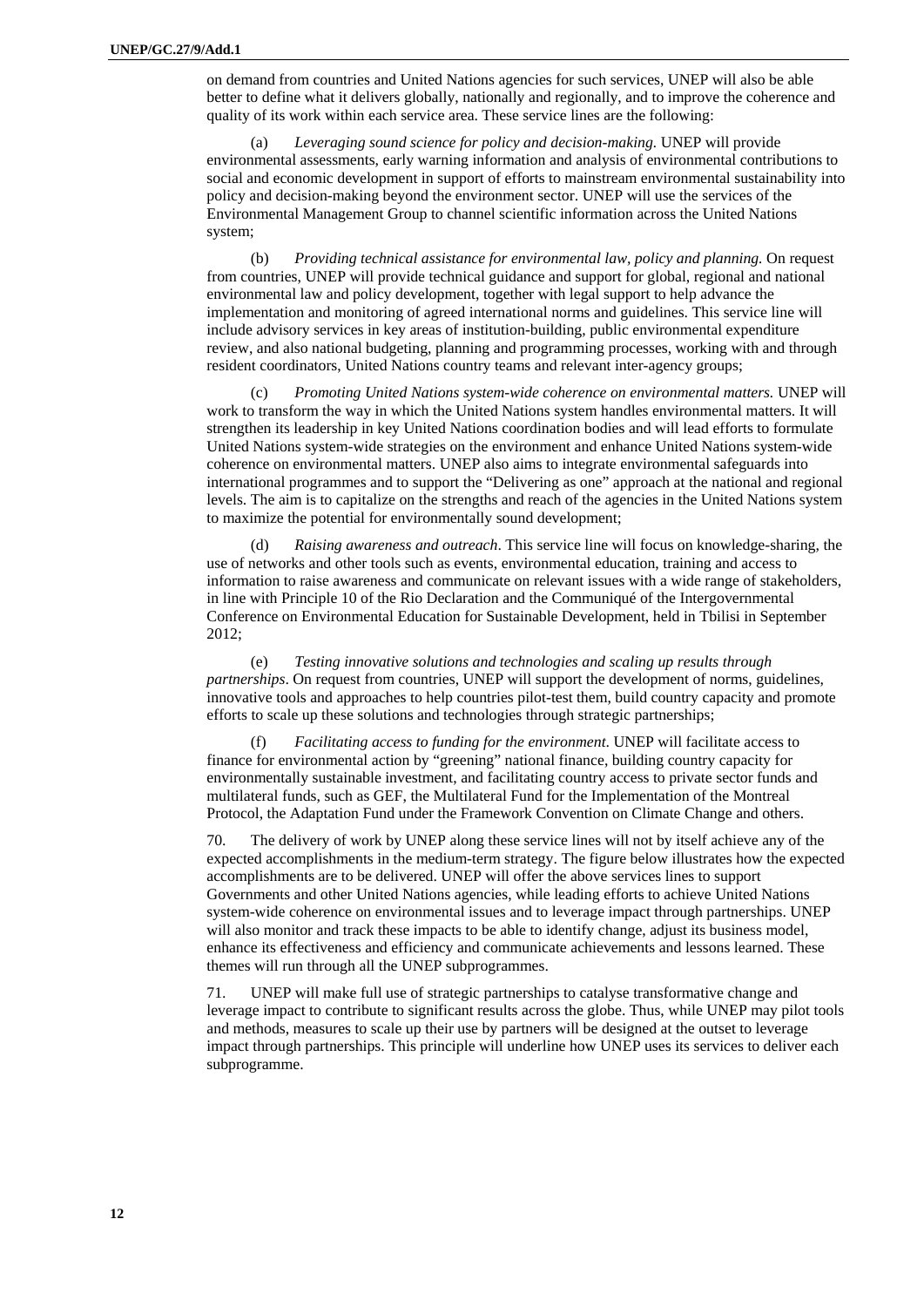



72. Under the medium-term strategy for 2014–2017, UNEP must ensure that results-based approaches are fully integrated, from both the strategic and operational standpoints. In a system where results-based management is mainstreamed and accountability for results is the norm, all planning and delivery efforts within the organization – from programme planning, human and financial resource mobilization, allocation and management to partnership management, monitoring and evaluation – have mutually reinforcing objectives that enable UNEP better to deliver its services to other United Nations agencies and countries.

73. The UNEP programme performance reviews have highlighted the importance of aligning financial and human resources planning with the results that UNEP aims to achieve in the medium-term strategy and programme of work. In its evaluation of UNEP, the Multilateral Organization Performance Assessment Network (MOPAN) noted the need for good use of performance information and a strong resource allocation process. The next medium-term strategy provides the opportunity for a strong operations strategy in which these different elements interact to strengthen the UNEP approach to results-based management and to enable UNEP to deliver its mandate effectively and efficiently.

74. UNEP is already taking action to ensure that it is up to par with international best practices and standards by 2015. The UNEP programme of work for each biennium (2014–2015 and 2016–2017) will include key performance indicators to ensure that it is in line with international best practice. Targets for UNEP performance indicators will also be centred on bringing greater coherence between key elements of its programme and results-based management framework, in particular through the alignment of programme and budget, including from UNEP engagement with GEF.

75. In addition, UNEP is to become fully compliant with the international standards for public accounting (IPSAS) on 1 January 2014. In accordance with the United Nations Secretariat's schedule, it should simultaneously implement the United Nations Secretariat-wide enterprise resource planning project Umoja. UNEP will also review its systems applications to ensure appropriate linkages between its own Programme Information Management System and the new system as the organization further intensifies results-based management.

76. Other areas for reinforcing UNEP results-based management will be the continued strengthening of its programme and project performance monitoring and reporting process, which will entail emphasis on the validation of performance data, instilling a structured approach to the use of performance information and tracking of management actions at project and programme levels. In addition, UNEP will seek a better alignment of evaluation scheduling with programme planning and budgeting schedules.

77. UNEP emphasis on results will also mean the further integration of gender considerations in programme planning and delivery, entailing integration of a gender perspective into all phases of its programme cycle, from planning to monitoring and evaluation. This process will entail the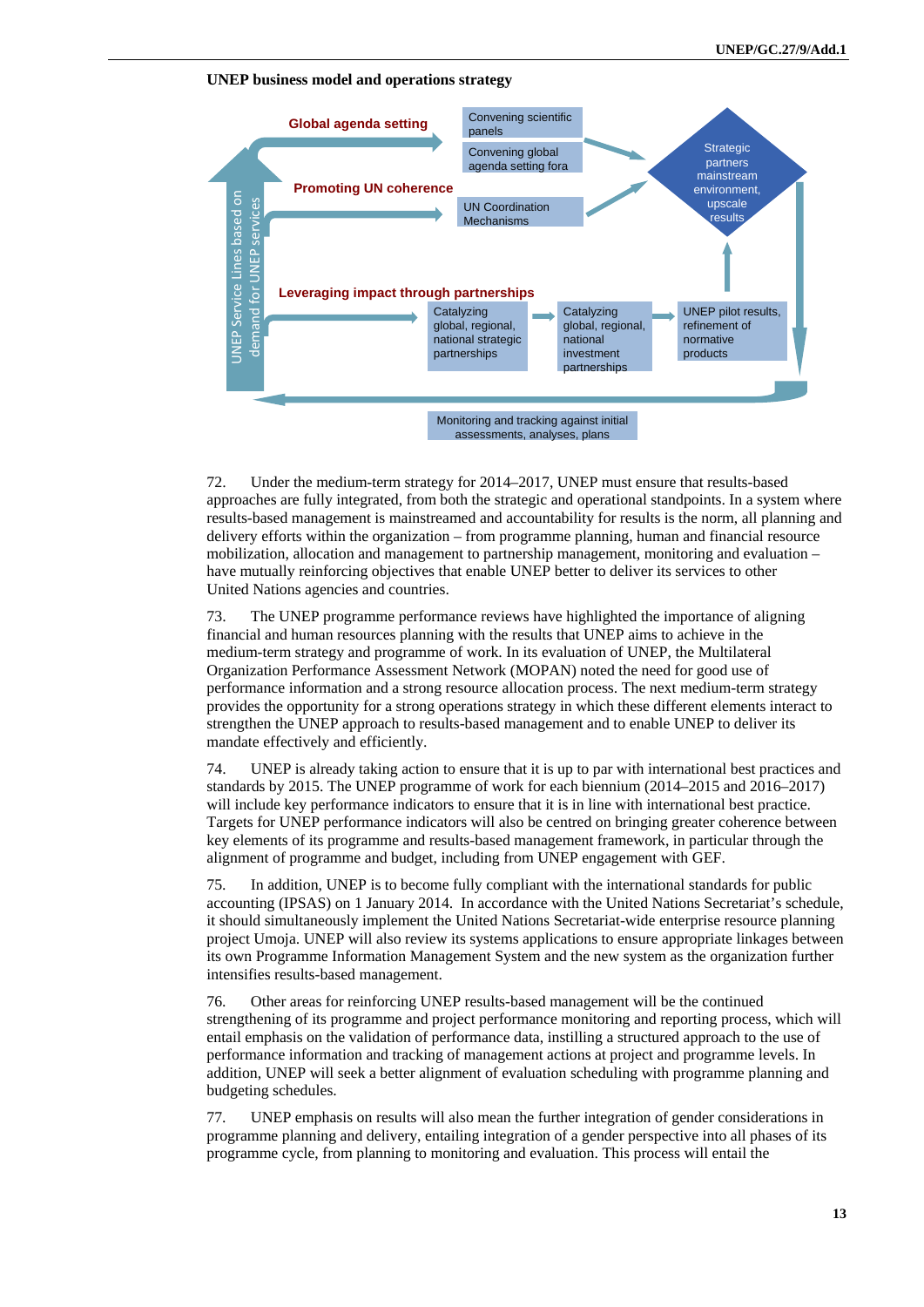development of a gender action plan, which shows how gender considerations are factored into project planning.

78. Furthermore, UNEP will aim for greater coherence between its programmatic needs and the development and consolidation of human capacities. The objective is to optimize the planning, recruitment and development of these resources in order to attract and retain staff of the calibre required. UNEP will therefore institutionalize annual training programmes to build the management skills of staff in a results-based organization, while keeping staffing budgets within strict limits. If, as expected, demand for UNEP services grows, this will provide an opportunity for the organization to strengthen the competencies required to reach out and work through partnerships.

79. A growing number of State and non-State organizations will be working in the same fields as organizations in the United Nations system. The changing global context requires partnerships to be developed both within and outside the system to ensure complementarity, reduce fragmentation and enhance impact. With its revamped policy on partnerships, UNEP will further strengthen its selection of partners and monitoring of its delivery through partnerships, optimizing the respective added value of UNEP and partner United Nations entities, both in substantive areas and in the provision of services to Member States. The strategy for broadening partnerships and alliances will entail bringing coherence through United Nations system-wide partners on environmental issues through the Environmental Management Group, the United Nations Development Group and United Nations country teams.

80. In line with General Assembly resolution 66/288, UNEP will also refocus some of its support to South-South cooperation while recognizing its complementarity with traditional schemes of cooperation. The UNEP strategy will also entail partnerships with the development banks and the private sector, as well as with other major groups, which will allow for a more effective focus on issues relating to particular groups, in line with the General Assembly resolution, which calls for the increased participation of civil society.

81. UNEP also aims to use its strategic presence with primarily regional and some limited country components to strengthen its coherence and efficiency, by working within established United Nations regional coordination structures, including the regional United Nations Development Group teams and the regional coordination mechanisms, to ensure that environmental considerations are adequately reflected across United Nations policy and development assistance activities. At the country level, UNEP will strengthen its regional offices to work within the United Nations country team structures where applicable, and also its programming processes, and will contribute with environmental expertise in the development of national development plans and strategies and United Nations Development Assistance Frameworks to help ensure integration of the environment in United Nations work at the country level. The aim is to strengthen cooperation with other United Nations organizations within the framework of the "Delivering as one" initiative where countries have so requested, to achieve transformational changes that would not be possible by UNEP on its own.

82. Internally, UNEP divisions and regional offices will work together, based on their respective comparative advantages, towards sustainable results at the regional and country level that meet the needs and priorities of the respective countries. The UNEP thematic divisions will continue to lead the organization's established normative and advocacy roles at the global level, while the Division for Regional Cooperation and the regional offices will strengthen their programme coordination function to ensure an integrated and relevant delivery of the subprogrammes at the regional and national levels. The Division for Regional Cooperation and the regional offices will provide the critical link between the subprogrammes and the regional and national needs and priorities, and will coordinate and orchestrate the provision of UNEP-wide demand-driven support to United Nations agencies and countries in particular regions in a triangular partnership between divisions, regional offices and partners.

83. This will be achieved through region-based outputs in the draft programme of work for 2014-2015, including efforts to scale up support by UNEP to countries and regions, in particular through capacity-building and technology support to assist countries in implementing their environmental policies, which are largely based on provisions and targets from multilateral environmental agreements. These region-based outputs will be integral parts of the UNEP subprogrammes and will be delivered through the direct leadership of the regional offices under the overall accountability of the Division for Regional Cooperation. The Division maintains general responsibility for supervising and supporting the regional offices. Thematic divisions and partners will provide the needed technical and substantive support to strengthen regional delivery. The regional offices will also contribute to the attainment of all other programme of work outputs with delivery at regional and country levels. Regional offices will be involved in different roles (leading and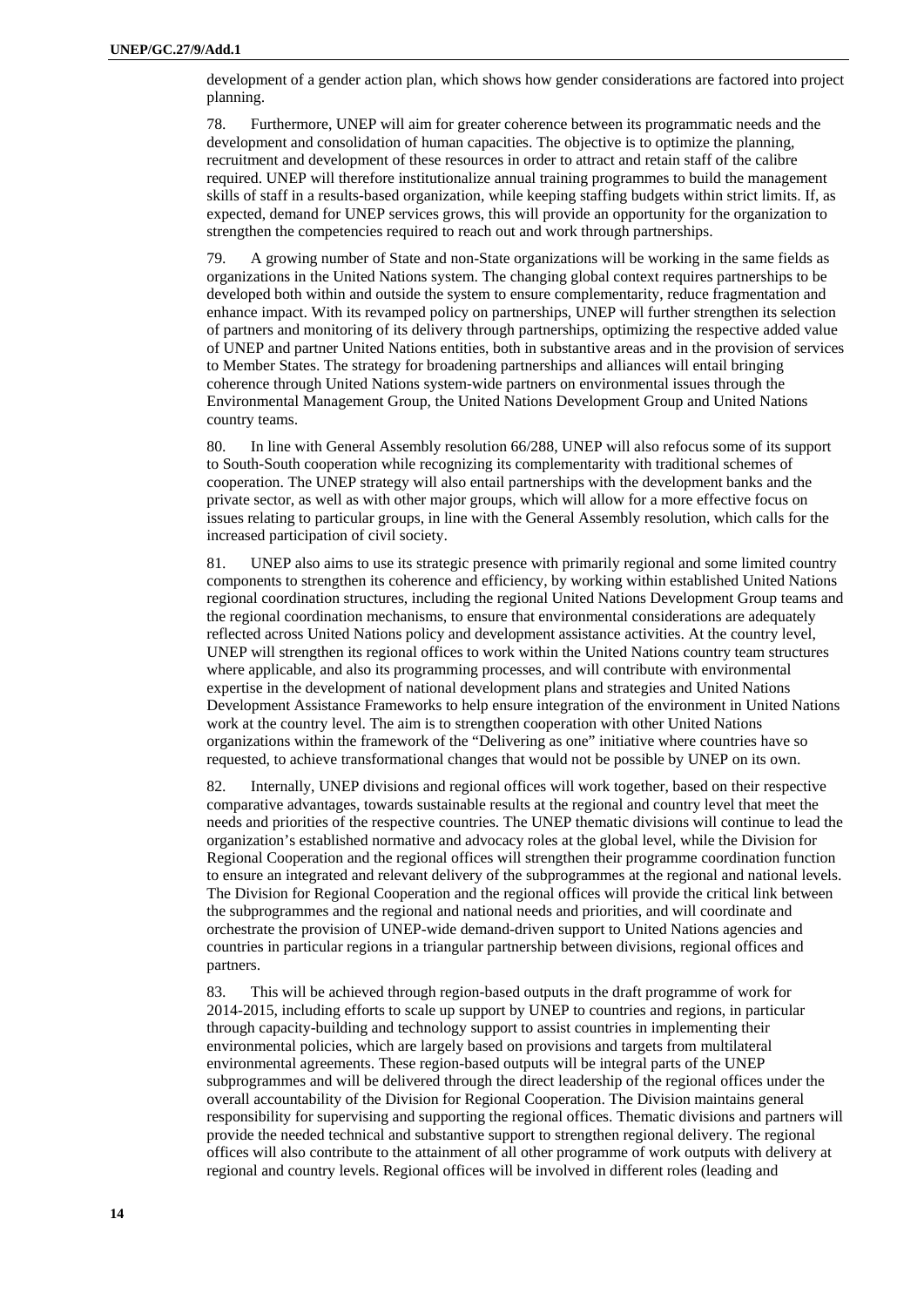supporting) in delivering about 80 per cent of the outputs in the programme of work. The UNEP regional seas conventions and programmes will also be used as a platform for UNEP, where appropriate, to support the delivery of work at regional and subregional scales across the different subprogrammes.

84. In order to ensure the most effective matching of UNEP services with country needs and priorities, and optimum synergies and efficiencies, UNEP will ensure that its programme frameworks show the coherence of UNEP work at regional level. The programme frameworks will also facilitate the further involvement of UNEP in the "Delivering as one" processes at the regional and country levels for those countries indicating interest in this delivery mechanism. The programme frameworks will show how UNEP can provide more coherence, relevance, cost-effectiveness and flexibility in delivery modes.

85. Lastly, accountability will be the cornerstone of results-based management by UNEP. The organization is accountable to the Member States and, through them, the people whom it ultimately serves. This translates internally to the accountability of organizational units and, beyond them, to staff at all levels in the organization. Accountability for the attainment of different elements of the organization's overall goals is assigned to particular divisions. The accountability for delivery of a division's work is further assigned to individual staff members through their work plans, which are monitored on a yearly basis.

86. Key principles for UNEP as it moves forward in these areas are:

(a) Keen understanding of stakeholder needs and providing opportunities for increased participation of civil society;

(b) Timely and efficient delivery;

(c) Leadership that fosters a sense of common purpose and direction, maintaining an internal environment in which staff can be fully engaged in the achievement of the organization's objectives;

(d) External and internal communication to ensure that staff is motivated and stakeholders, starting with the Member States, are aware and proud of the achievements of UNEP;

(e) Availability of information and systems to facilitate management decisions, monitor effectiveness and efficiency, and improve the organization's performance.

## **B. Funding the strategy**

87. UNEP will provide resources for the medium-term strategy through its core funding channels, namely, the Environment Fund and extrabudgetary sources, the United Nations regular budget and financing from GEF, and this funding will be complemented by other sources of funding. UNEP will explore the potential for results-based budgeting within the budget planning exercise of its 2014–2015 programme of work and a resource allocation process based on performance information, in line with key results-based management principles.

88. As the attainment of many of the expected accomplishments will depend on the commitments and endeavours of other actors, UNEP cannot look solely to the resources that flow through its own books to meet its global goals. There are reasons to be optimistic for the bienniums 2014–2015 and 2016–2017, despite a high degree of volatility in the environment in which UNEP will be operating. First, support is widening and deepening for sustainable development and for a new inclusive green economy paradigm in the context of sustainable development and poverty eradication as a platform from which to design country development strategies. As countries request support for UNEP services, UNEP will work towards catalysing donor support for those services that enjoy its comparative advantage and where the results will contribute to the delivery of the medium-term strategy and associated programmes of work. Particular attention will be paid to the manner in which UNEP will deliver such services, employing the most cost-effective means and leveraging the strengths of partners to maximize efficiency.

89. Furthermore, UNEP has strengthened alignment of its work with GEF, thereby enhancing complementarity with the UNEP programme of work. Thus, the entire stream of GEF revenue will directly support the achievement of the medium-term strategy, while respecting the concept of complementarity and additionality. Finally, UNEP will have implemented most of its reforms by 2014, meaning that it will have evolved into an institution with well integrated results-based management, programming and budgeting and will be in a position to present an even clearer value-for-money proposition to donors.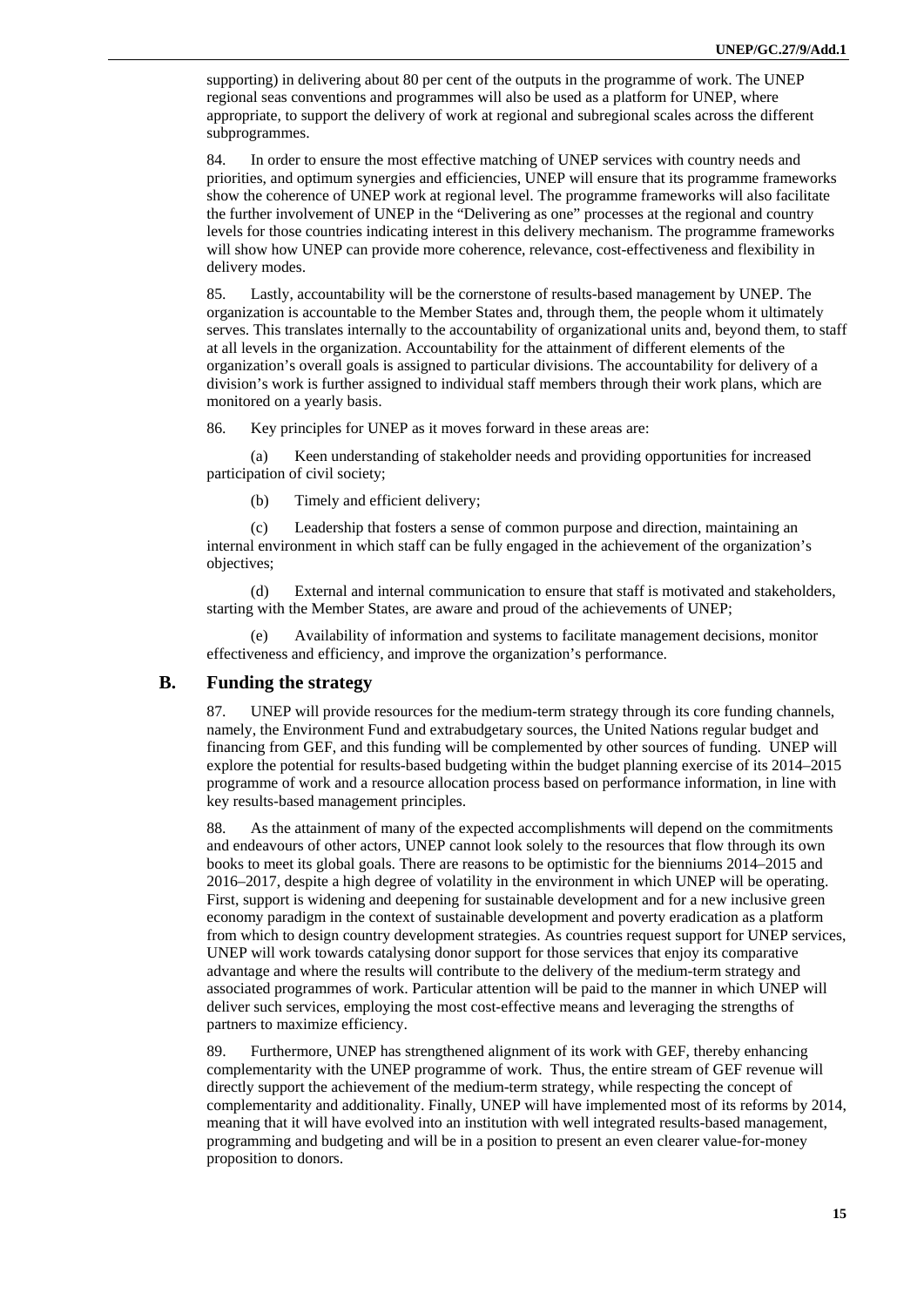## **III. Risk management**

90. UNEP recognizes that risk management is an integral component of the organization. It also recognizes that, given its focus area, it is potentially exposed not only to physical, financial and political risks but also to significant reputational risks. As part of its drive to enhance accountability and performance management, UNEP will ensure that it has appropriate controls and processes to reduce and manage these types of risk, and to deploy resources to ensure efficiency in its operations and value for money.

91. UNEP is developing an effective corporate risk management framework taking into account the United Nations Secretariat policy adopted in May 2011. Such a framework allows it to identify risks, assess potential impact and proactively manage risks for the organization as a whole. It also enables management and staff in UNEP to conduct timely reviews of significant risks and take the management actions required to address them.

92. UNEP will also continue its engagement with United Nations agencies to implement the United Nations system-wide framework for environmental and social sustainability, as endorsed by the United Nations Chief Executives Board for Coordination in September 2011. In particular, UNEP will institutionalize environmental and social safeguards which will mitigate risks from the implementation of its projects and programmes.

93. Lastly, UNEP will continue to strengthen a process for identifying, evaluating and managing organization-wide risks, which include:

(a) Financial risks, such as the predictability of contributions, fluctuations in exchange rates, expenditure controls, and others;

(b) Rate of receipt of overall income versus projected expenditure within the programme;

(c) Rate of overall expenditure versus the rate of progress in delivering the programme of work;

(d) Compliance with United Nations and UNEP policies, such as the UNEP policy on partnerships, including with the private sector;

- (e) Cost-recovery policy and procedures;
- (f) Political instability in some of the countries in which UNEP may be providing support.

94. At the project level, UNEP is implementing a project-at-risk system as an integral element of the Programme Information Management System. The system draws upon selected data on four dimensions of project performance:

- (a) Expenditure rates;
- (b) Funding status;
- (c) Milestone achievement in projects;
- (d) Project cycle timeliness (from start-up to closure).

95. Projects that exceed pre-established thresholds, within any of these four dimensions of project performance, will be flagged as projects at risk. The system will generate a register and an automated report of all projects at risk (based on one or more of the dimensions) every six months. Projects at risk will also be searchable by region, country, division, regional office and subprogramme, thereby giving managers at all levels in UNEP access to the necessary information for decision-making relating to project portfolios. The overall aim is to ensure that management at all levels in UNEP is able regularly to review data from the internal control framework of UNEP.

96. Risk indicators will be linked to other UNEP organizational performance indicators as appropriate and will follow best practice. Senior UNEP managers will also review the internal controls to ensure the adequate design of controls to capture and evaluate failings and weaknesses, if any exist, and to take prompt action, as appropriate.

## **IV. Evaluation of the medium-term strategy**

97. The medium-term strategy constitutes the highest-level programmatic results framework for UNEP and provides the vision and direction for all UNEP activities for the period, against which UNEP will carry out its evaluation. A prominent feature of the medium-term strategy is its results-based approach. This approach is mirrored by the UNEP approach to evaluation, which has a